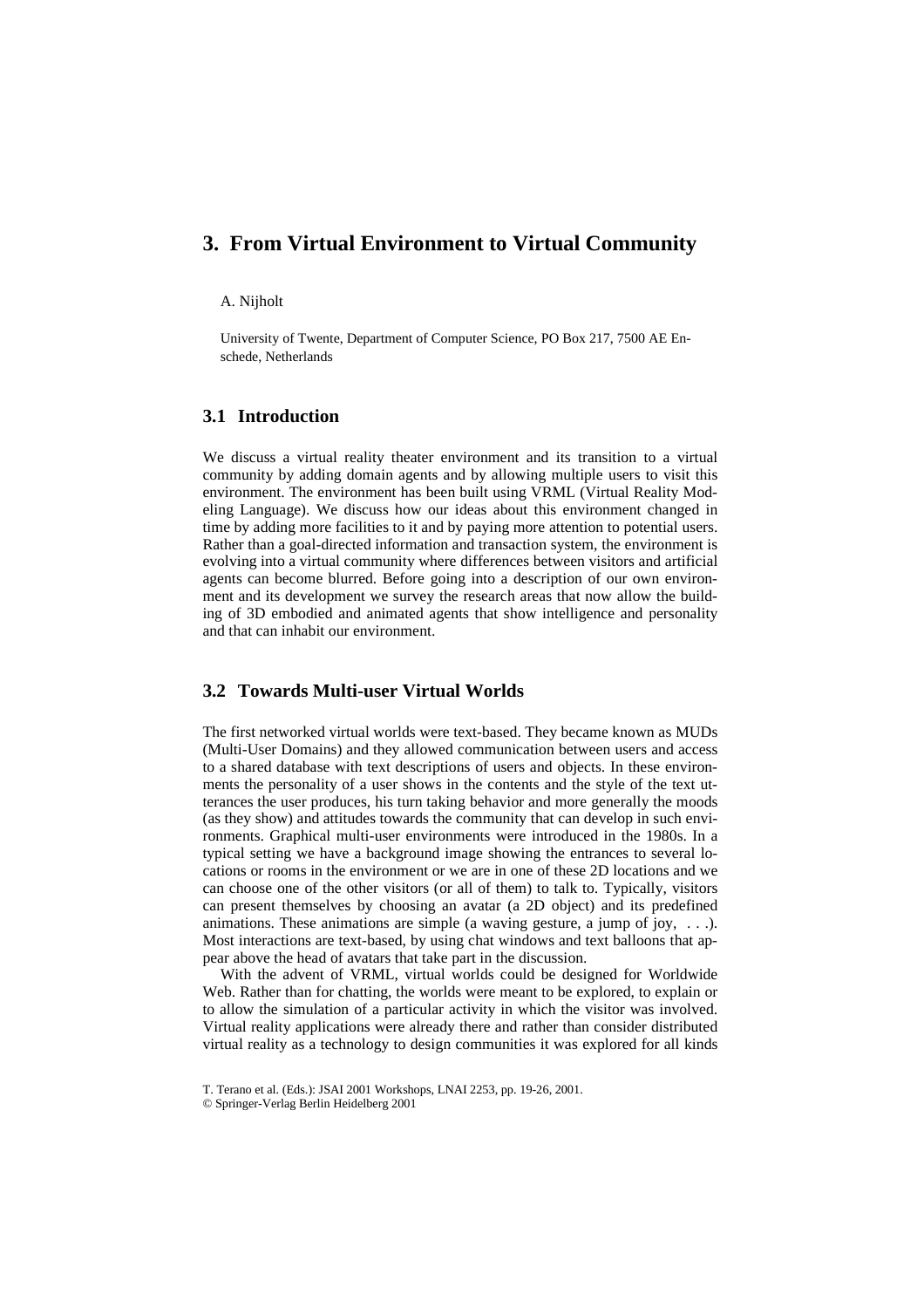of applications. Virtual worlds intended to meet other people entered the arena. In these worlds multiple visitors can share the scenes. In the more advanced worlds users can change parts of the world and can have sophisticated visual representations that can interact without being restricted to predefined gestures. An avatar can be made to resemble the human user by photographic means.

The worlds that we consider may have collision and gravity features that become visible in the movements of avatars. There can be real-time voice communication and in addition there can be lip-sync facial gestures. Despite adding such features, there remains an enormous gap when we compare the capabilities of the avatars and talking heads with those of the humans they represent. One way to close this gap is to give the human user the ability to control the avatar in a much more detailed way. One possibility is to have them explicitly controlled online by the user and captured from verbal and non-verbal input or from body movements. Also, in addition to the avatars that represent humans we can add domain avatars to the environment to increase the sense of reality. They should be animated, but preferably there should be possibilities to give them personality and capabilities to act on their own or on behalf of a user of the avatar or owner of the environment. That is, they need appropriate internal modeling to allow autonomous behavior.

#### **3.2.1 Interacting Embodied Personalities**

Agent technology is a research field that emerged in the 1990's and that can be considered as a field in which actors are developed, although not necessarily in the context of human-computer interaction or virtual communities. Without going into details and especially controversial details, we want to mention properties of software modules that are generally assumed to be present before being 'allowed' to talk about them as agents: autonomy, reactive and proactive behavior and the ability to interact with other agents (or humans). For an agent to act appropriately in a domain it has been useful to distinguish beliefs (what the agent regards to be true, this may change in time), desires (the goals the agent has committed himself to) and the intentions (short-term plans that it tries to execute).

Believability is a notion that has been emphasized by Joseph Bates, again in the early 1990's. An agent is called believable, if some version of a personality shows in the interaction with a human. Two main theories on personality which can be used to design believable agents are trait theory, where personality is a set of psychological traits that characterizes a person's behavior and social learning theory, where appraisal of the situation and the individual's history are taken into account. Main requirements for believability are (Loyall [8]): personality, emotion, selfmotivation, change, social relationships and consistency of expression.

When we zoom in on the role of emotions, it should be mentioned that there are many subtleties involved when conveying them. Cartoon characters are allowed to exaggerate, giving more cues to the observer. Emotional cues shouldn't be in conflict with contextual cues. Emotional cues should be consistent during interaction; nevertheless they may change when interaction has taken place with the same user during a longer period, in time. Computational models from which emotional behavior can be generated exist, but are not based on well-developed theory. There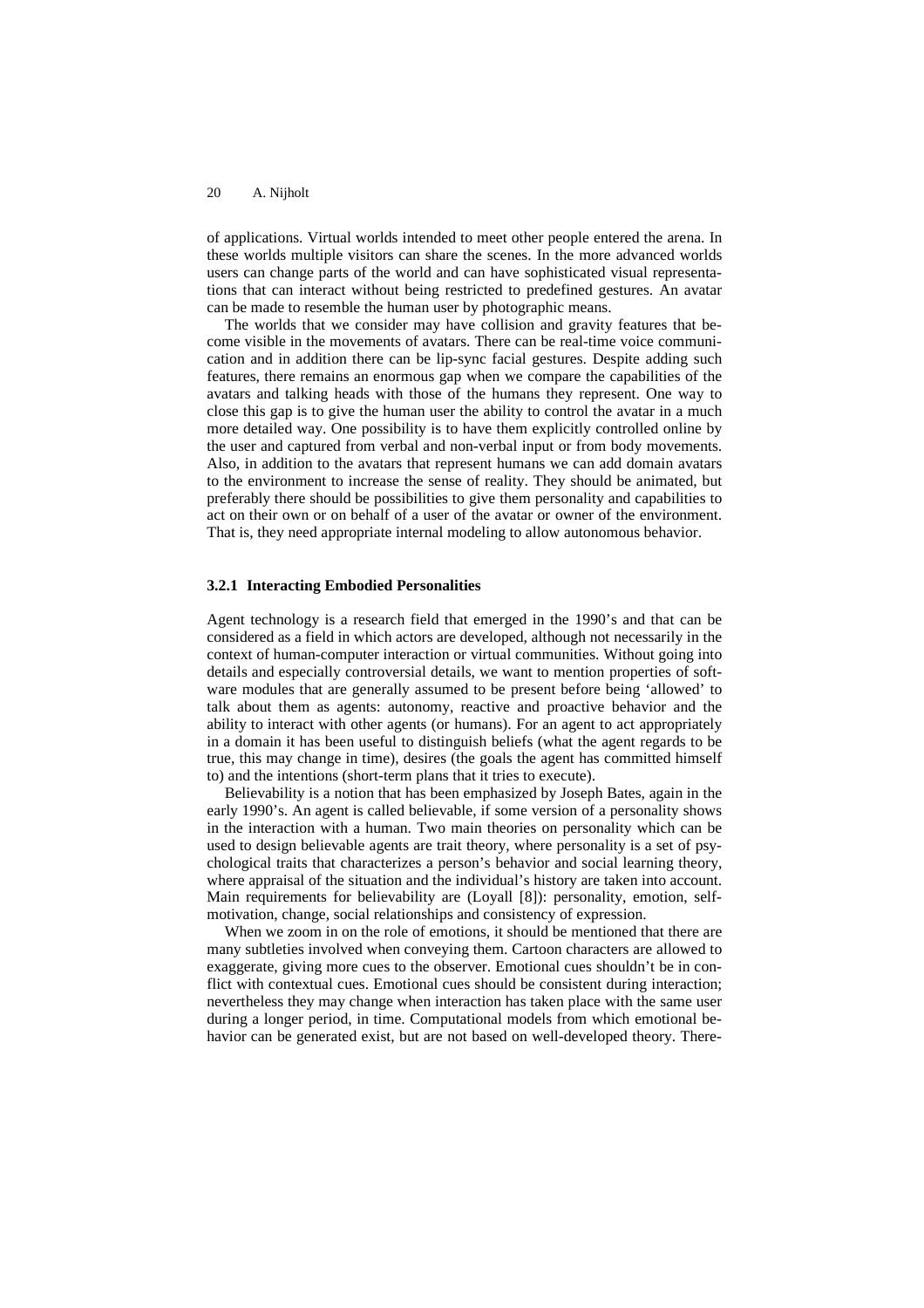fore, rather than having emergent emotional behavior based on an agent's cognitive appraisal model, we see applications in prototype (learning) environments with preprogrammed emotional display.

Now that we have discussed reasonable, social, intelligent, believable and, indeed, whatever kind of cognitive behavior, it is time to consider the role of embodiment. Embodiment allows more agent multimodality, therefore making interaction more natural and robust. Several authors have investigated nonverbal behavior among humans and the role and use of nonverbal behavior to support human-computer interaction. See e.g. (Cassell [1]) for a collection of chapters on properties and impact of embodied conversational agents (with an emphasis on coherent facial expressions, gestures, intonation, posture and gaze in communication) and for the role of embodiment (and small talk) on fostering self-disclosure and trust building. While the previous investigations we mentioned can be understood to emphasize the cognitive viewpoint of embodiment, we can as much emphasize the possibility of an embodied agent to walk around, to point at objects in a visualized domain, to manipulate objects or to change a visualized (virtual) environment. In these cases the embodiment can provide a point of the focus for interaction. From a technical point of view, extremely much has to be done on humanlike (from a physical and cognitive point of view) agent behavior. From a domain point of view it has to be decided when and why such behavior is useful.

Our next step is from embodiment to virtual humans. A list of research topics involved includes natural looking movement and deformation of visible body surface, animation of skeleton, hands and face, hair, skin and clothes representation, natural looking walking and grasping animation and, very importantly in the view of the previous topics, behavioral animation which strives at giving character and personality to the animation. This list of viewpoints can be complemented with viewpoints from cognitive and perceptory sciences. Virtual humans have to act in virtual environments where a visual, an auditory and a haptic/kinaesthetic environment intersect.

#### **3.2.2 Embodied Personalities in Virtual Worlds**

Agents are finding their way in virtual environments. The first applications of embodied agents can be found in training, simulation, education and entertainment. These environments may include a single agent with which the user can interact, but the user itself, or part of the user, can be included in the environment. In team training we can have several agents in the environment or several users are represented in the environment. Research into crowd modeling also studies the behavior of groups of people in virtual environments.

However, apart from these applications we also see developments where 2D and 3D extensions of chat worlds and digital cities become inhabited by embodied agents, both as representations of visitors and as autonomous domain agents. In the near future we can expect that companies, families or groups of people that share interests have the opportunity to design and use such environments. Below we mention a few projects in which these future developments become visible.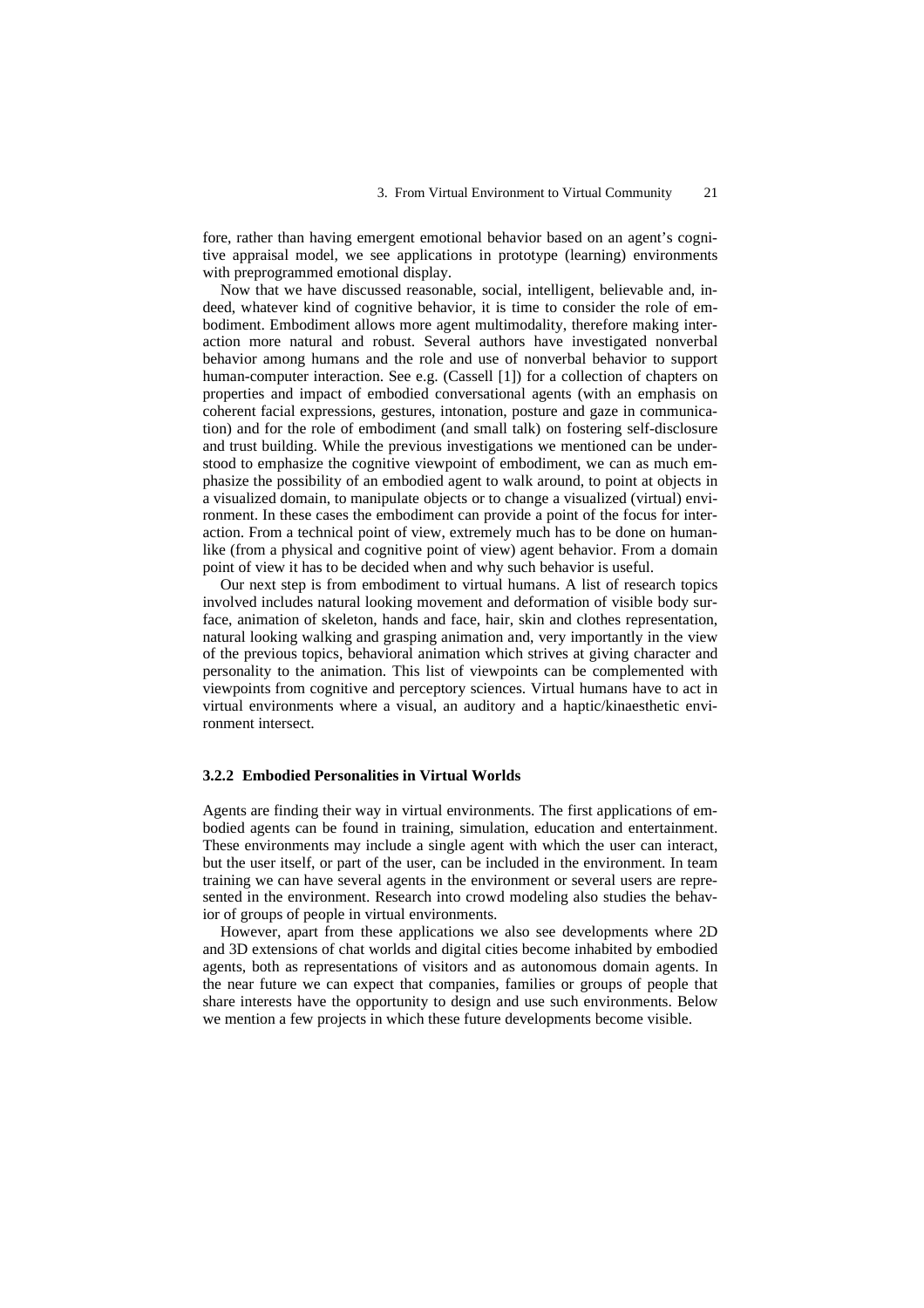Several impressive research systems employing animated pedagogical agents have been built and are in a process of further development. Embodied pedagogical agents can show how to manipulate objects, they can demonstrate tasks and they can employ gesture to focus attention. As such they can give more customized advice in an information-rich environment. Lester et al. [7] use the term deictic believability for agents that are situated in a world that they co-inhabit with students and in which they use their knowledge of the world, their relative location and their previous actions to create natural deictic gestures, motions, and utterances.

One example of an environment that employs embodied agents is the Soar Training Expert for Virtual Environments (STEVE, see Johnson et al. [5]). This is an immersive 3-D learning environment with a virtual agent called Steve. Steve demonstrates how to perform a physical, procedural task. It is a typical example of an environment where a student can get hands-on experience. Due to the student's head-mounted display, Steve's perception module knows about the student's position in the virtual world, about the student's line of sight and which objects are in the student's field of view. Steve has been designed to support team training.

A second example we want to mention is a BodyChat (Vilhjalmsson [14]), a research environment on conversational embodied agents. That is, there is not really a task to be performed or learned. People exchange information and chat. In this environment several users can have a conversation using the keyboard while their cartoon-like 3D animated avatars display corresponding salutations and turn taking behavior. They look away during planning an utterance, they back-channel feedback and facial expression and look to the next speaker when ending. Watanabe [15] reports about similar research. Another system by Vilhjalmsson, called Situated Chat is in development. This system also animates avatars in an online graphical chat environment. However, since it knows about the shared visual environment the generation of avatar movements can include referring gestures when making implicit or explicit references to the environment during the conversation.

As a third range of examples we look at systems that have become known as interactive theater, where players connected by a network can take part in a performance as actors. There is a host server for the producer and there are client computers for the performers. The latter are represented as avatars in the virtual environment and with motion capture systems (cameras or sensors) avatar movements reflect player actions. Gestures, touch and facial expressions of the players can be tracked and given to the animation algorithms. The virtual stage may have actors that are provided by the theater and that show autonomous behavior according to some action patterns. They have a role, but the way they perform this role is also determined in interactions with the human players and their alter ego avatars. See Takahashi et al. [12] and Tosa et al. [13] for examples of interactive theater.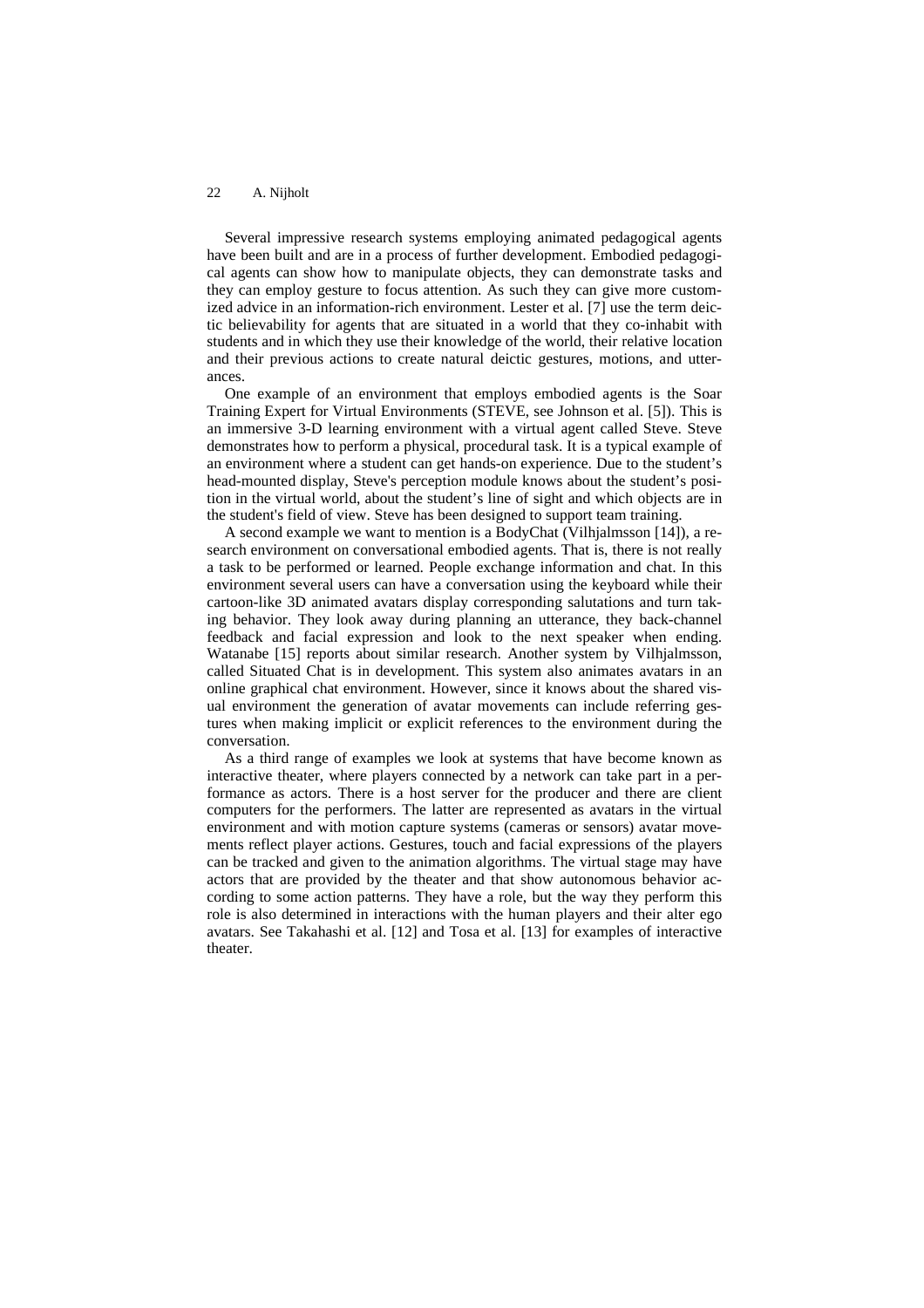#### **3.3 Building a Theater Environment**

The main theater building in our university town is called 'Het Muziek Centrum'. It includes the usual rooms: performance halls, dressing rooms for artists, recreational locations (for the audience and performers), wardrobes, etcetera. It also includes a music academy. There are also some other theater buildings in the town. At this moment some of the buildings, their surroundings and the streets leading from one location to the other are being modeled in VRML and Java 3D. The virtual theater was built according to the design drawings of the architects of the real building. Originally the environment was built around an already existing natural language dialogue system that provides information about theater performances and that allows reservations to be made. In the virtual environment the dialogue system has been assigned to a visualized embodied agent. Once we had this agent and extended the environment, there grew the need to add other agents that were able to help the visitor. This raised our interest in having these agents communicate with each other as well and to endow them with some form of autonomous behavior. Rather than towards a goal-directed information and transaction system comparable to a voice-only telephone information system, the environment is now evolving into a virtual community where differences between visitors and artificial agents become blurred and where research topics show a wide variety including assigning personalities and emotions to artificial agents, usability studies involving a navigational assistant, formal specification of (interactions in) virtual environments and reinforcement learning for agents in this multimodal environment to increase their autonomy.

When we enter our Virtual Muziek Centrum, we see the information agent called Karin, waiting to tell us about performances, artists and available tickets. Visitors can explore this virtual environment, walking from one location to another, looking at posters, clicking on objects and so on. Karin can be asked natural language questions about performances in the theater. She has access to a database containing all the performances in the various theaters during the current season. Karin has a 3-D face that allows simple facial expressions and simple lip movements that are synchronized with a text-to-speech system mouthing the system's utterances to the user (see Nijholt & Hulstijn [9] for details). Other agents have been introduced in this environment. For example, a navigation agent, that knows about the geography of the building and that can be addressed using typed in natural language utterances. The visitor can ask the agent about existing locations in the theater. When the request is understood, a route is computed and the viewpoint in the world is guided along this route to the destination. The navigation agent has not been visualized as a 3D embodied agent.

A Java based agent framework has been introduced to provide the protocol for communication between agents and the introduction of other agents. For example, why not allow the visitor to talk to the map of the seats in the main concert hall or to a poster displaying an interesting performance? In fact, we can have a multitude of potential and useful agents in our environment, where some just trigger an animation, others can walk around and others have built-in intelligence that allows them to execute certain actions based on interactions with visitors. Some of the 3D avatars that live in our environment have not yet been incorporated in the frame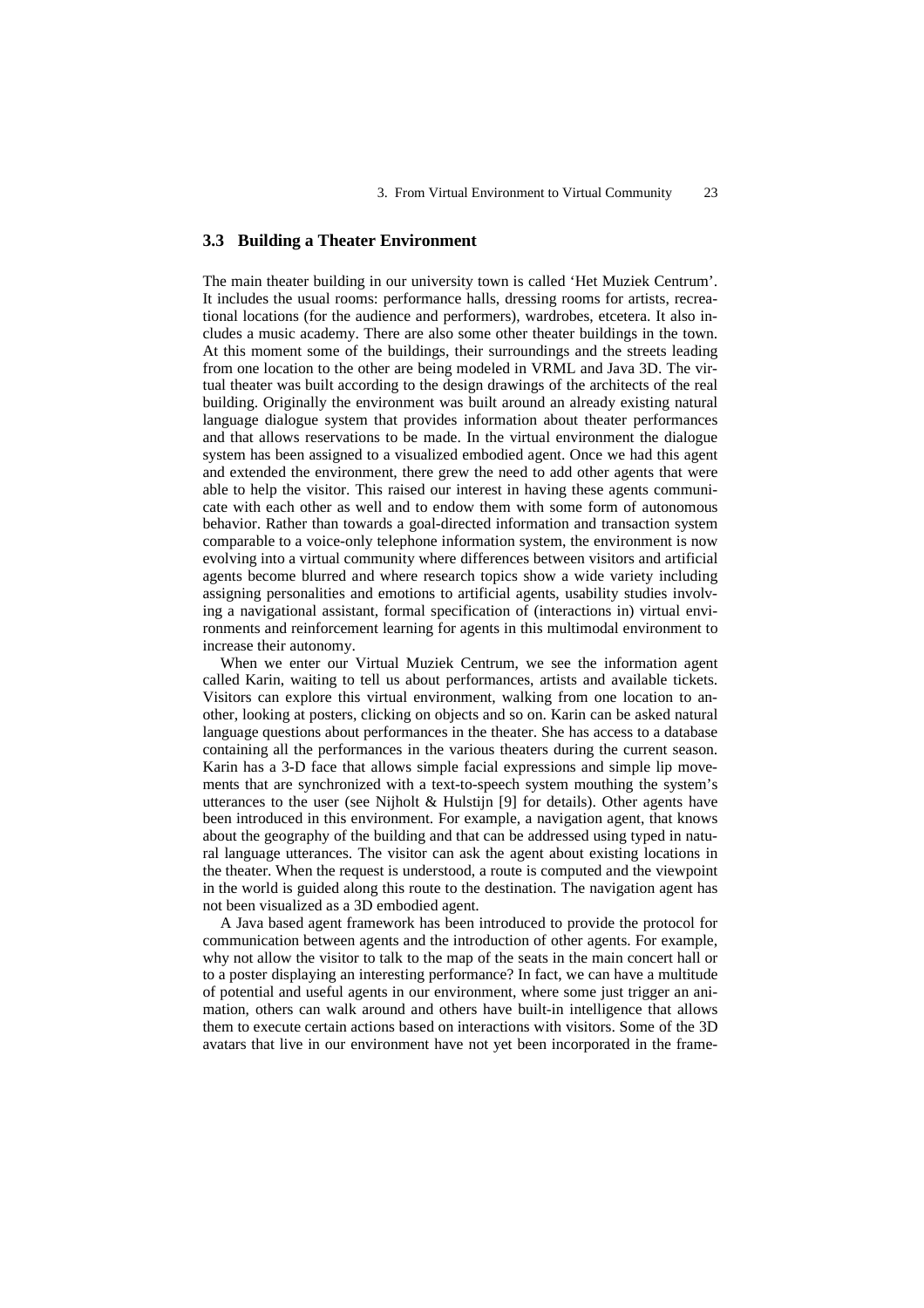work in a way that visitors can communicate with them (a baroque dancer, a piano player). We have been experimenting with embedding our environment in a multiuser shell (Reitmayr et al. [11]) that allows to entertain multiple visitors that can make themselves visible to each other as avatars (VRML objects). These avatars move along with the visitor, but they can also be assigned animations, intelligence and interaction abilities. Hence, we can have different human-like agents. Some of them are autonomous embodied agents standing or moving around in the virtual world and allowing interaction with visitors of the environment. Others represent human visitors of the environment. We want any visitor to be able to communicate with autonomous agents and visitors, whether visualized or not. That means we can have interactions between agents, between visitors, and between visitors and agents. This is a rather ambitious goal which cannot be realized yet completely.

## **3.4 Interacting about Performances and Environment**

How does interaction between domain agents and visitors take place? We decided to introduce a model of natural language interaction between Karin and user that is rather primitive from a linguistic point of view, but sufficiently intelligent from a practical and pragmatic point of view. This natural language understanding system mediates between the user and a database containing information about performances, artists and prices. Although the 'linguistic intelligence' is rather poor, the outcome of a linguistic analysis can be passed on to pragmatic modules that produce relevant system responses in the majority of cases. The system prompts make users adapt their behavior to the system. Karin presents her information using textto-speech synthesis and lip movements. When there are too many performances to read out, she presents a table and draws the user's attention to this table using eye movement and a natural language utterance. The dialogue system can interpret and generate references to items in this table.

It may be clear how to address Karin. However, visitors may want to address other domain agents and agents that represent users. As mentioned, this is work in progress. We are following several approaches to solve this problem. They are related and can be integrated since all of them are agent-oriented and based on a common framework of communicating agents. In addition, we have built this framework in such a way that different agents with different abilities can become part of it: a simple animated piano player, a baroque dancer that 'understands' the music she is dancing on, Karin who knows about theater performances, and a navigation agent that knows about the geography of the building.

Developing navigation agents leads to a number of questions. How can we build navigation intelligence into an agent? What does navigation intelligence mean? How can we connect this intelligence to language and vision intelligence? Visitors of our environment are language users and, moreover, they know and interpret what they see. There is a continuous interaction between verbal and nonverbal information when interpreting a situation in our virtual environment. This interaction and the representation and interpretation of sources and then the generation of multimedia from them are among the main topics of our research.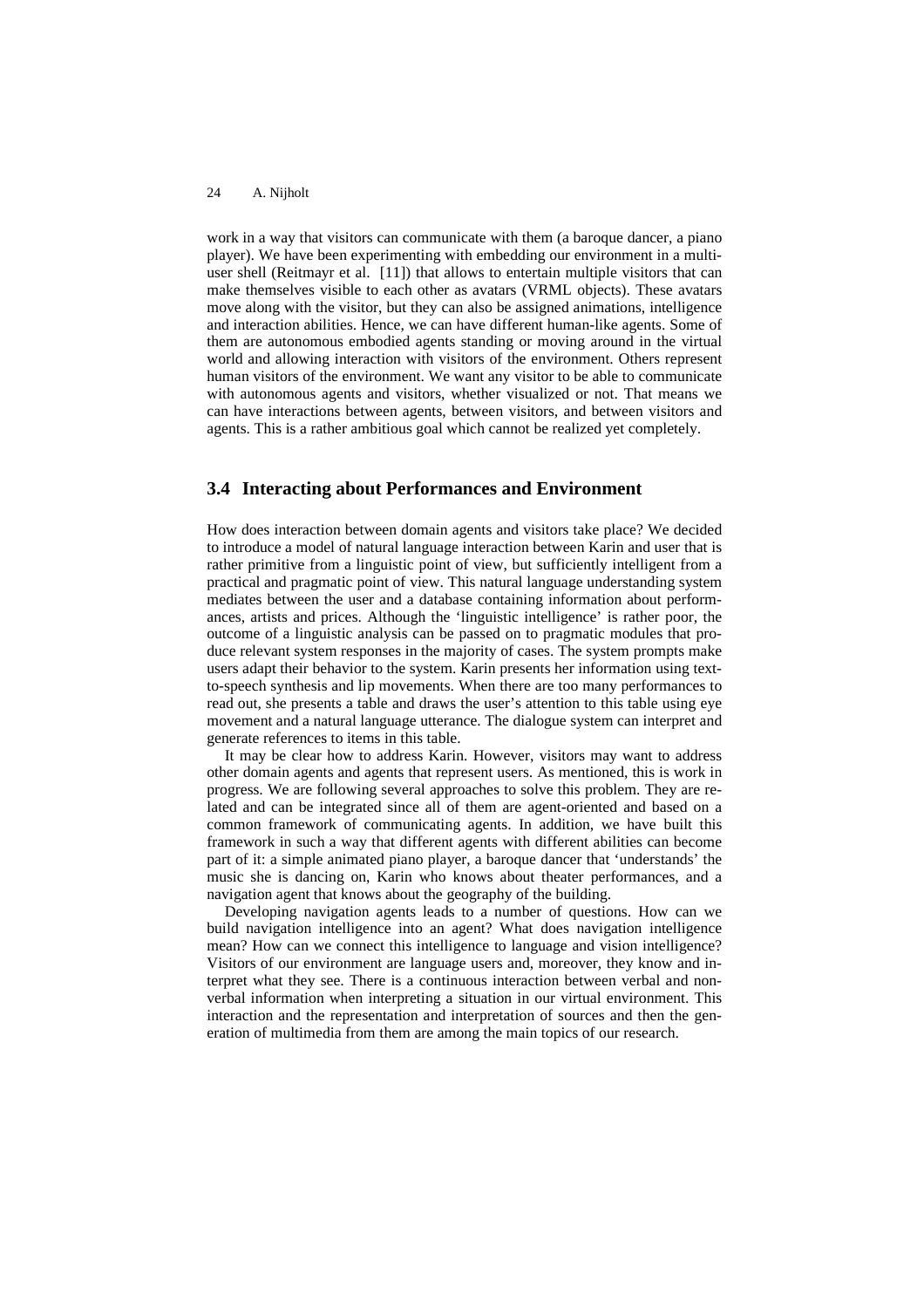We very much follow Darken & Silbert [3] in our approach to navigation. To assist the visitor in navigating through our virtual theater, we have added both a map and an intelligent navigation agent. The visitor can ask questions, give commands and provide information when prompted by the agent. This is done by typing natural language utterances or by moving the mouse pointer over the map to locations and objects the user is interested in. On the map the user can find the performance halls, the lounges and bars, selling points, information desks and other interesting locations and objects. The current position of the visitor in the virtual environment is marked on the map. While moving in VR the visitor can check his or her position on this map. When using the mouse to point at a position on the map, references can be made by both user (in natural language) and system to the object or location pointed at. We have annotated a small corpus of example utterances that appear in navigation dialogues. An example of a question is: "What is this?" while pointing at an object on the map, or "Is there an entrance for wheel chairs?". Examples of commands are "Bring me there." or "Bring me to the information desk." Examples of short phrases are "No, that one." or "Karin." From the annotated corpus a grammar was induced and our unification-type parser for Dutch can be used to parse these utterances into feature structures. Three agents communicate to fill in missing information in the feature structure and to determine the action that has to be undertaken (answering the question, prompting for clarification or missing information, displaying a route on the map or guiding the user in VR to a certain position). The navigation agent, the dialogue manager and the Cosmo Agent do this in co-operation. Not yet implemented is the possibility that not only the position but also what is in the eyesight of the visitor is known. This will allow interpretation of references to objects that are visible to a visitor.

### **3.5 Towards a Theater Community**

The length of this paper does not allow a comprehensive survey of all the problems we have to deal with when we want an agent-oriented design of our environment and have it inhabited by agents that can be embodied, have intelligence and personality and can communicate with each other and with agents that represent visitors. To design and maintain an environment like that we need some uniformity from which we can diverge in several directions: agent intelligence, agent interaction capabilities, agent visualization and agent animation (cf. Nijholt & Hondorp [10]). Standards are needed to allow frameworks for communication, internal modelling, and animation of embodied agents. These standards should also address issues concerned with multi-user and multi-developer environments.

In Egges et al. [4] we introduce an approach to the internal modelling of agents we think we can use in our multi-agent and multi-user environment. Our approach discussed there, is limited, but nevertheless allows modeling of 'intelligence' in terms of beliefs, desires and plans, and possible extensions to the modeling of emotions and an agent's knowledge about movements, postures and non-verbal communication. Our current emotion research is reported in Kesteren et al. [6] and Bui et al. [2].